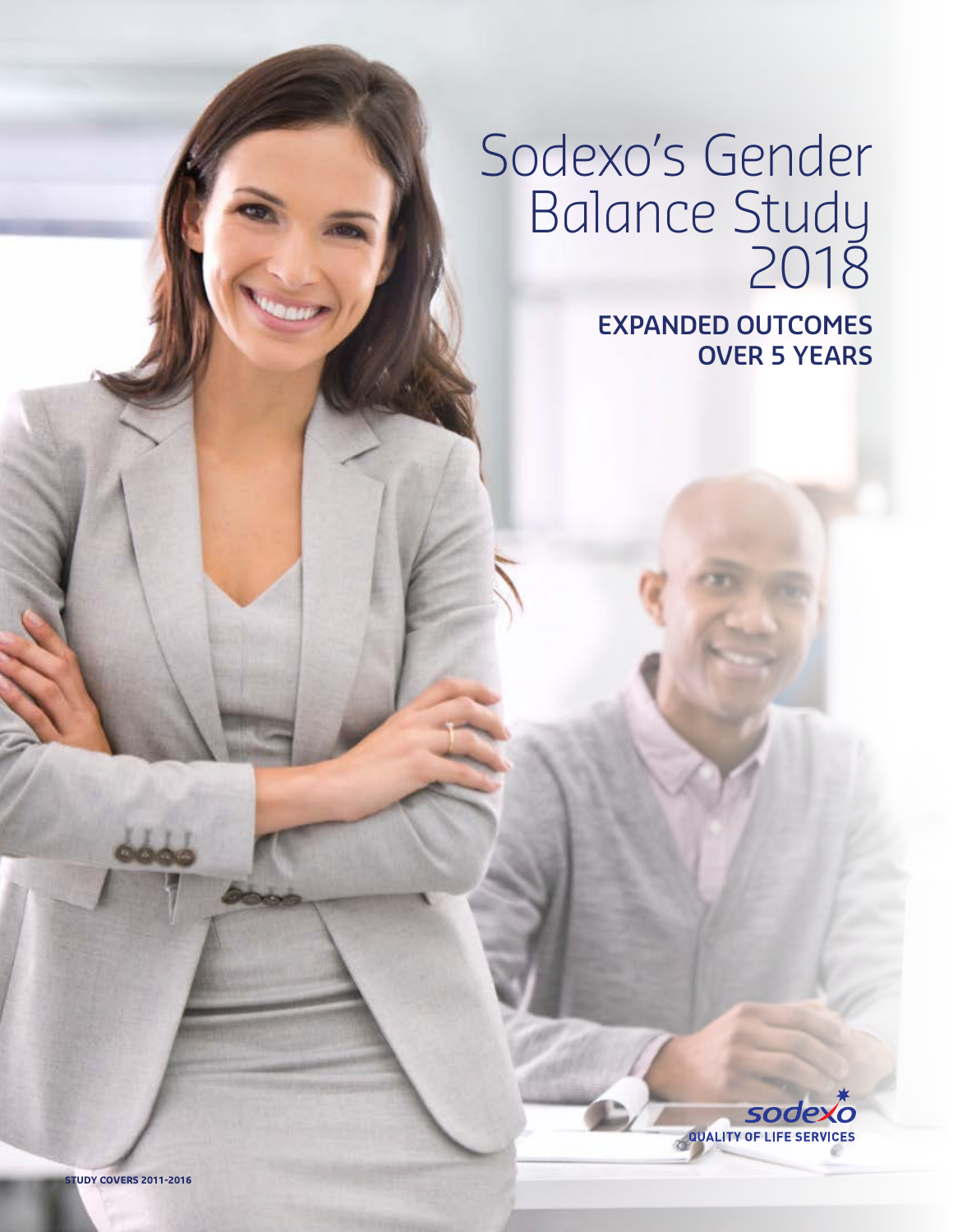**"Gender diversity is essential**. It is beyond a moral obligation—it's a business imperative and differentiator. At Sodexo, greater diversity and inclusiveness are part of a cultural transformation that requires time and humility."

> - Denis Machuel, Chief Executive Officer, Sodexo

w



П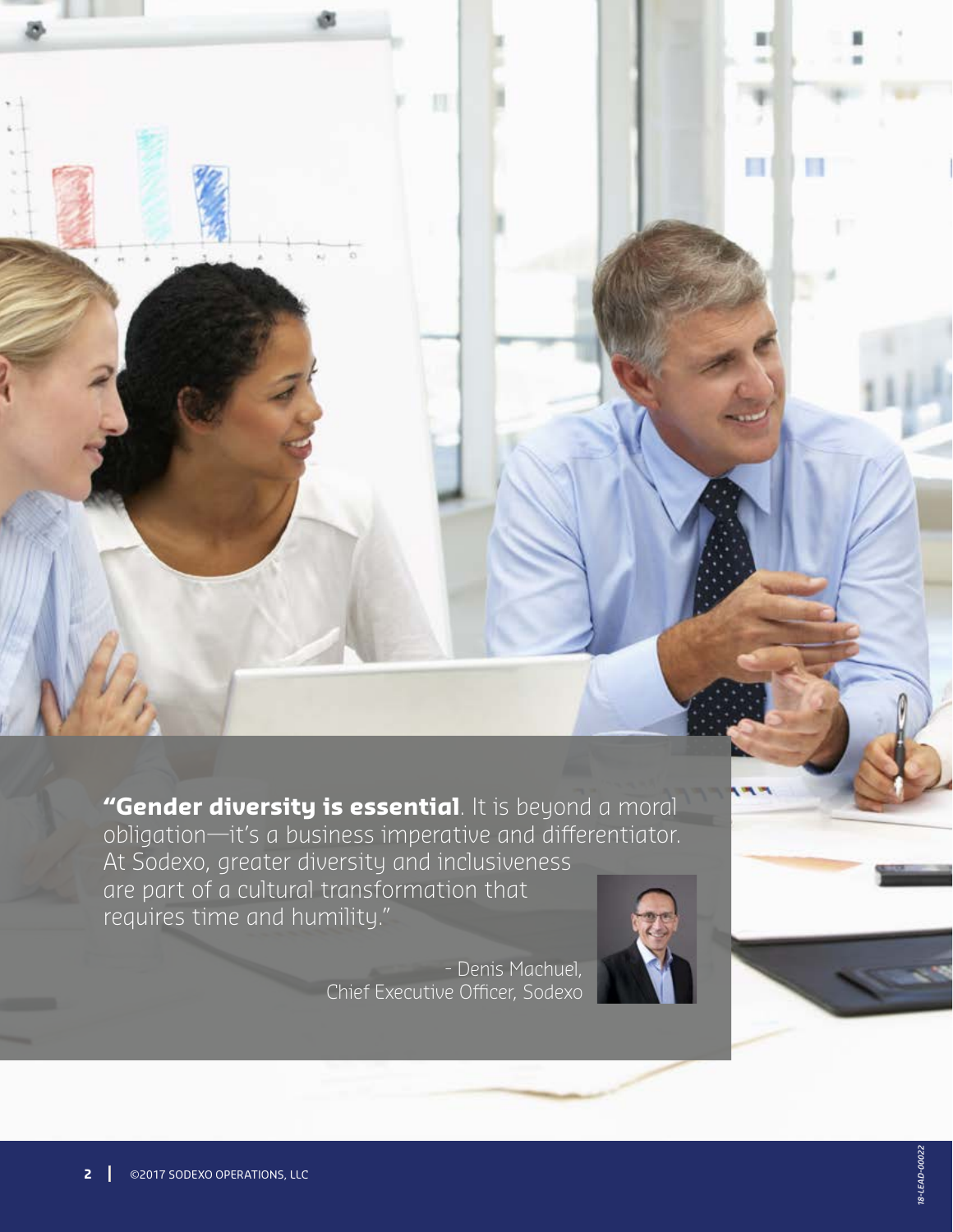

#### **THE MOVEMENT TOWARD GENDER BALANCE IN MANAGEMENT**

As companies around the world become increasingly diverse and interconnected, the paucity of women in leadership positions has emerged as a pressing concern for organizational stakeholders and society at large. Recent statistics highlight the magnitude of the problem. According to a 2017 report by McKinsey, only 1 in every 4 management positions is held by a woman. $1$  The gender gap is even starker when it comes to senior leadership positions in large corporations: only 5.2% of S&P 500 CEOs are women.<sup>2</sup>

Companies are increasingly recognizing the importance of rectifying these imbalances, and ensuring that more women are promoted and retained in leadership positions. For instance, over 75% of CEOs report that gender diversity is a top priority in their organization,<sup>3</sup> and a growing number of companies are embracing public commitments to achieving gender parity in leadership.<sup>4</sup>

Despite widespread commitment and positive movement toward gender parity in management, it is clear that much progress remains to be made. A traditional, male-focused view of leadership continues to dominate the corporate world. In a global McKinsey survey of managers and top executives, close to 40% of women felt their communication and leadership styles were incompatible with the prevailing styles in the top management of their companies.<sup>5</sup> This survey also showed that while most men and women agree women can lead as effectively as men, the men had reservations when asked if they were "strongly convinced." The survey revealed that 84% of women strongly agreed they could lead as effectively as men at senior management levels, but only 43% of the men were strongly convinced.5

Organization de-biasing is critical, as it contributes to an evolution of prevailing leadership styles. Research from McKinsey has proven that behaviors more frequently used by women have a positive impact on organizational performance.6 For example, women tend to care about developing people, and they set expectations and give rewards more often. These leadership skills are critical to strengthen the work environment, reinforce values, instill accountability, and drive results, all of which inspire people and organizations to perform better.<sup>6</sup>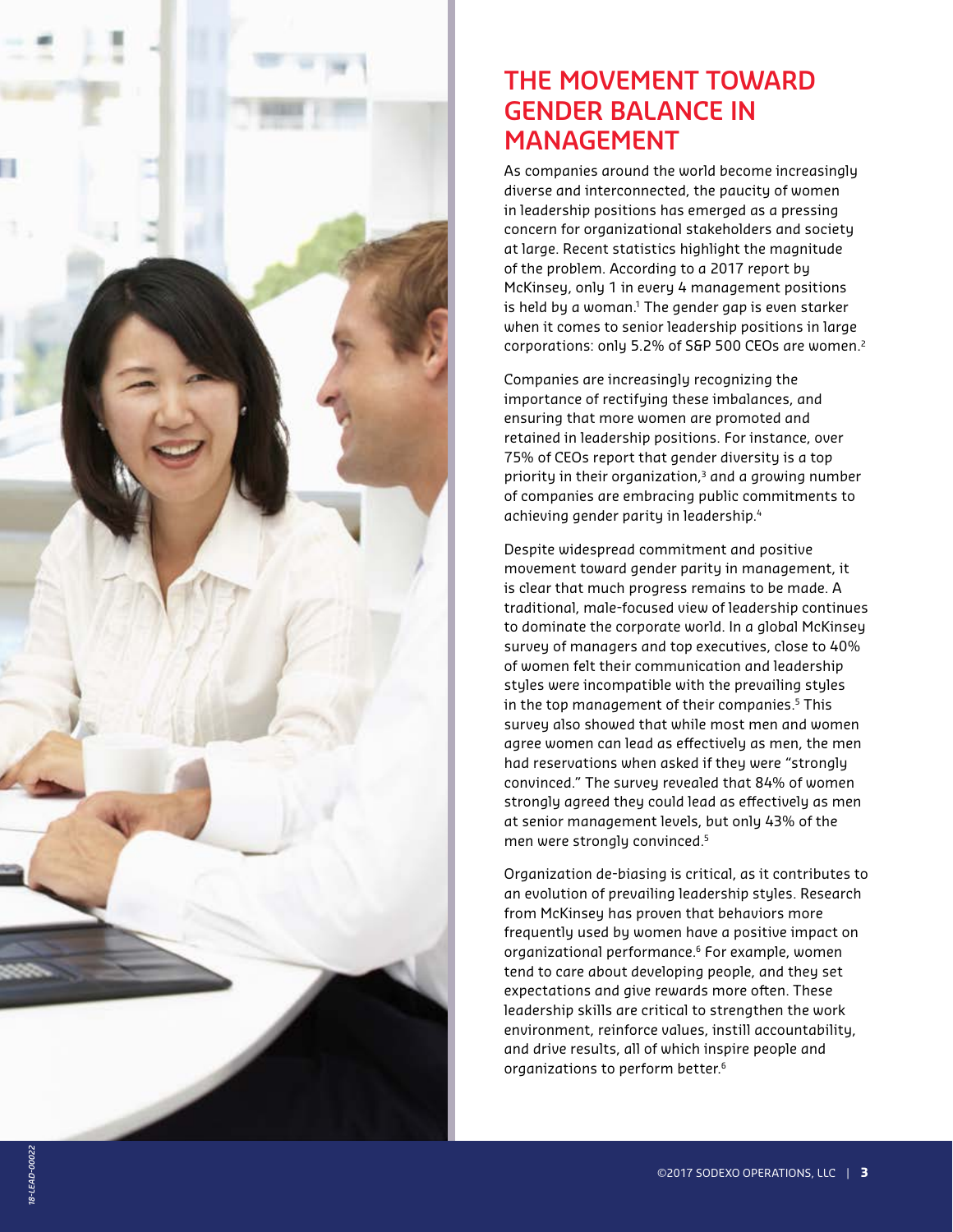

Other research supports the importance of gender parity in leadership from a business perspective. For instance, studies conducted by Catalyst have found a correlation between the presence of women in leadership positions and key business performance indicators (KPIs) such as return on equity, stock growth, and improved sustainability.7 These findings suggest that having women in leadership is not only the "right thing" to do, but can play a key role in promoting firms' profitability, reputation, and strategic advantage.

Overall, the movement toward gender parity in leadership still requires momentum to transition from vision to action. Correcting misconceptions and unconscious biases about women's ability to serve as effective leaders is one important piece of the puzzle. It is also critical to emphasize that gender balance in leadership positions is a matter of business sense as much as it is a matter of fairness.

In 2014, Sodexo aimed to contribute to this knowledge by launching an internal study to explore and understand the correlation between genderbalanced management and performance. This effort became known as the Gender Balance Study, a multi-year longitudinal analysis of gender parity within all levels of leadership globally at Sodexo. Preliminary results from the Gender Balance Study have been reported previously.<sup>8</sup> The current paper builds upon these previous efforts by summarizing and expanding the data on gender-balanced teams and KPIs over five years.

#### "We believe that **gender balance fosters creativity and**

**innovation,** and ultimately drives better business results. When women reach their full potential,

business and society are stronger and more successful."



- Sophie Bellon, Chairwoman, Sodexo Board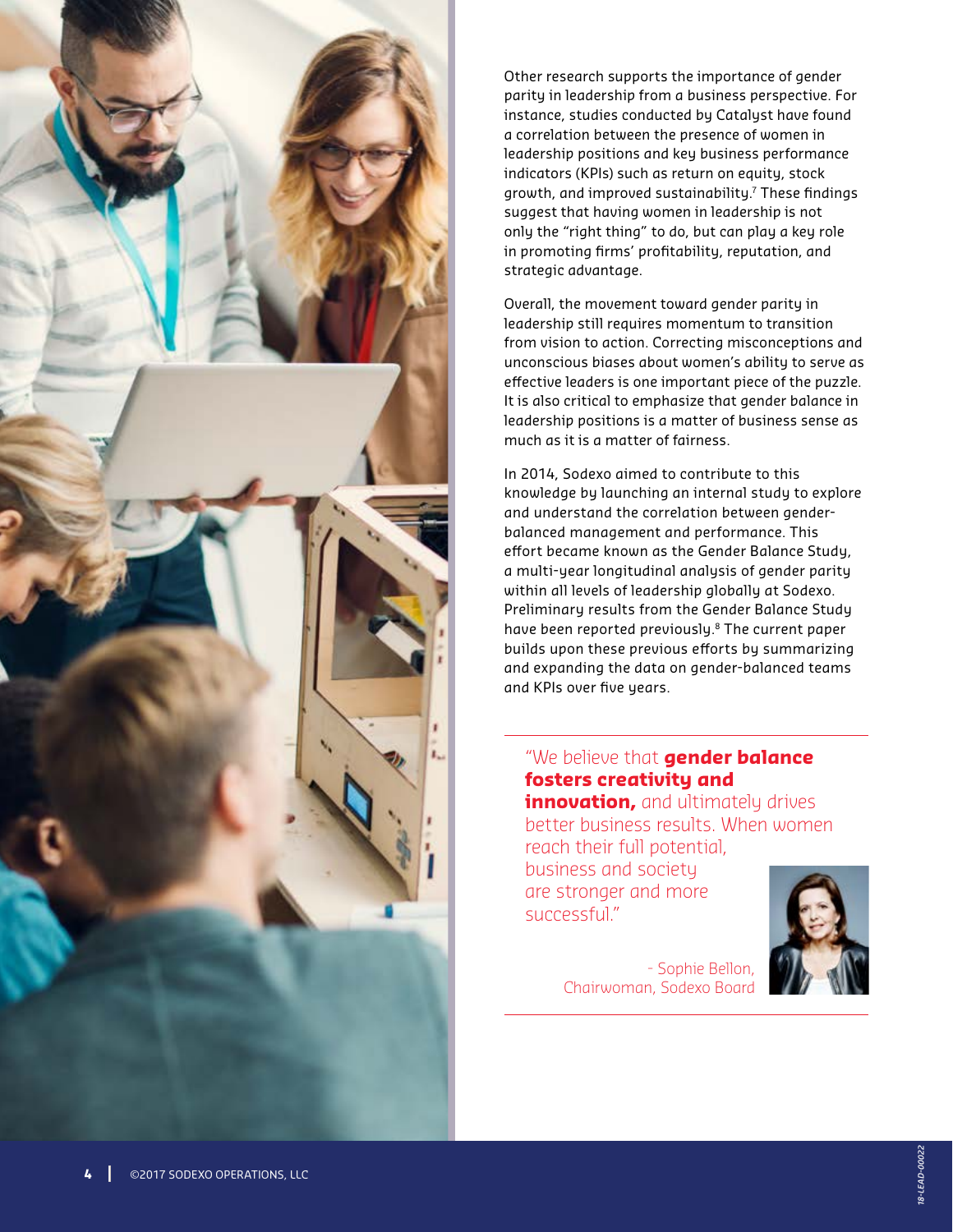## **SODEXO'S GENDER BALANCE STUDY**

The goal of Sodexo's Gender Balance Study was to expand previous research on the business case for women in leadership to the business case for parity in representation of men and women in management positions ("gender balance"). The study therefore aimed to test the performance implications of a gender-inclusive work culture, as opposed to a culture in which one gender dominates over the other.

Furthermore, Sodexo's study took a broader approach by examining women across all levels of management—not just upper-level leadership positions. This wider lens was designed to shed light on the "pipeline" that will ultimately affect gender balance at the top tier of leadership.

Data was collected and analyzed from over 50,000 managers from 70 entities worldwide. Management teams from a diverse range of functions, ranging from top leadership to site management, were all included.

In an effort to build upon previous studies by Catalyst, McKinsey and other agencies that have largely focused on financial performance indicators, both financial and non-financial business indicators were examined as outcomes of gender balance in management. Sodexo's previous research suggests that the optimal outcomes are evidenced when management teams have a gender ratio of 40% – 60% women, and this ratio was used in the current study to define gender-balanced management.

"A **balanced talent mix combined with an inclusive culture** helps to enhance innovation, engagement and productivity to achieve the

right business outcomes."

- Rohini Anand, PhD, Senior Vice President, Corporate Responsibility and Global Chief Diversity Officer, Sodexo



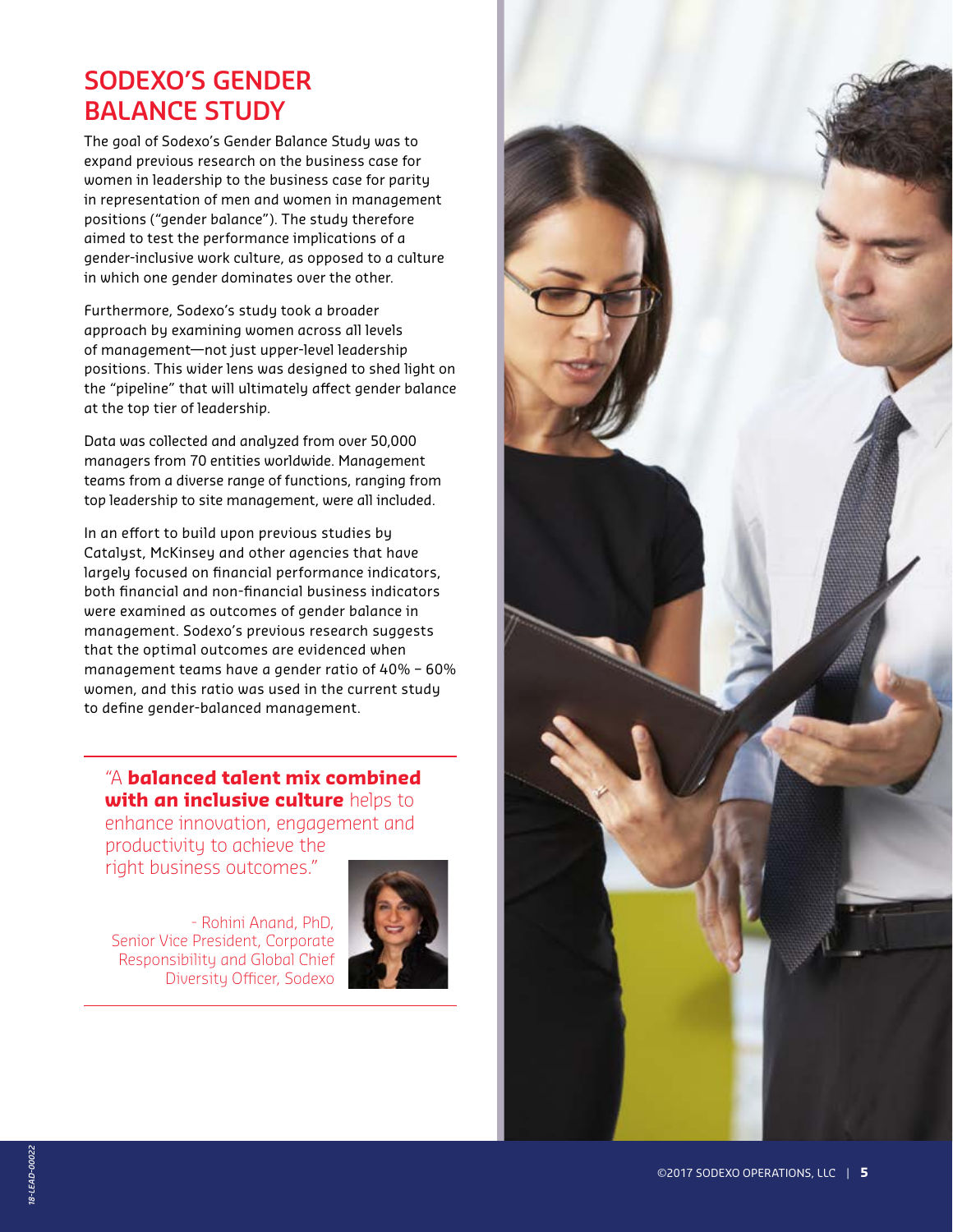# **A FOCUS ON KEY BUSINESS PERFORMANCE INDICATORS**

The study found that teams managed by a balanced mix of men and women were more successful across a wide range of outcomes. Operating margins, client and employee retention, employee engagement, safety, and other key performance indicators were all higher among teams that had gender-balanced management compared to teams with gender-imbalanced management.

Key findings included the following:

- § **Employee engagement:** Defined as the number of entities with an employee engagement rate higher than the external benchmark in FY16. **14 percentage points higher** for entities with gender-balanced management.
- **Employee retention:** Defined as the average employee retention rate in FY16. **8 percentage points higher** for entities with gender-balanced management.
- § **Client retention:** Defined as the number of entities registering a client retention rate of 90% or more in FY16. **9 percentage points higher** for entities with gender-balanced management.
- **Safety:** Defined as the number of entities that decreased workplace accident rates between FY14 and FY16. **12 percentage points higher** for entities with gender-balanced management.
- § **Operating margins:** Defined as the number of entities significantly increasing operating margins between FY14 and FY16. **8 percentage points higher** for entities with gender-balanced management.

These findings reaffirm Sodexo's previously analyzed study of 50,000 managers from 100 entities worldwide between 2011-2014, and establish the strength and stability of these trends over a fiveyear period. The longitudinal nature of the study demonstrates that gender-balanced teams deliver sustained and predictable results.

Interestingly, the pattern of results indicated that a near-equal balance of men and women in management was critical to observing gains in financial and non-financial KPIs. Once the proportion of women in management exceeded 60%, the benefits plateaued, confirming that a mix between 40% and 60% is necessary for optimal performance.

The analysts also found a direct correlation between the percent of women in the total workforce and those in management and vice versa, which indicates that gender-balanced workforces and leadership create an environment supportive of career growth for women. This lends support to the idea that gender parity in top leadership is closely related to the pipeline of women in the workforce.

Overall, these results add a new, compelling dimension to a growing body of research that demonstrates the many benefits of gender parity in leadership.

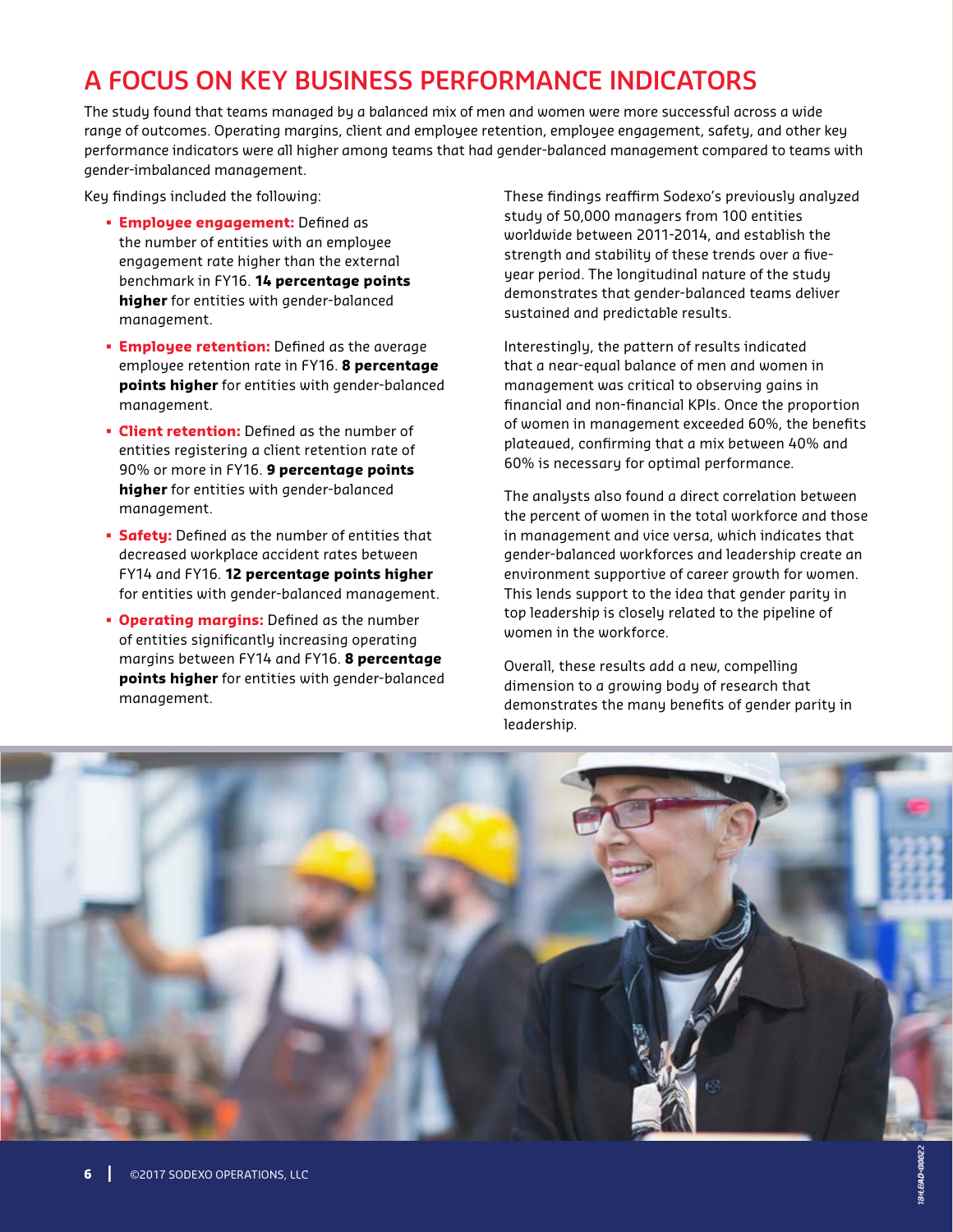# **GENDER BALANCE STUDY**

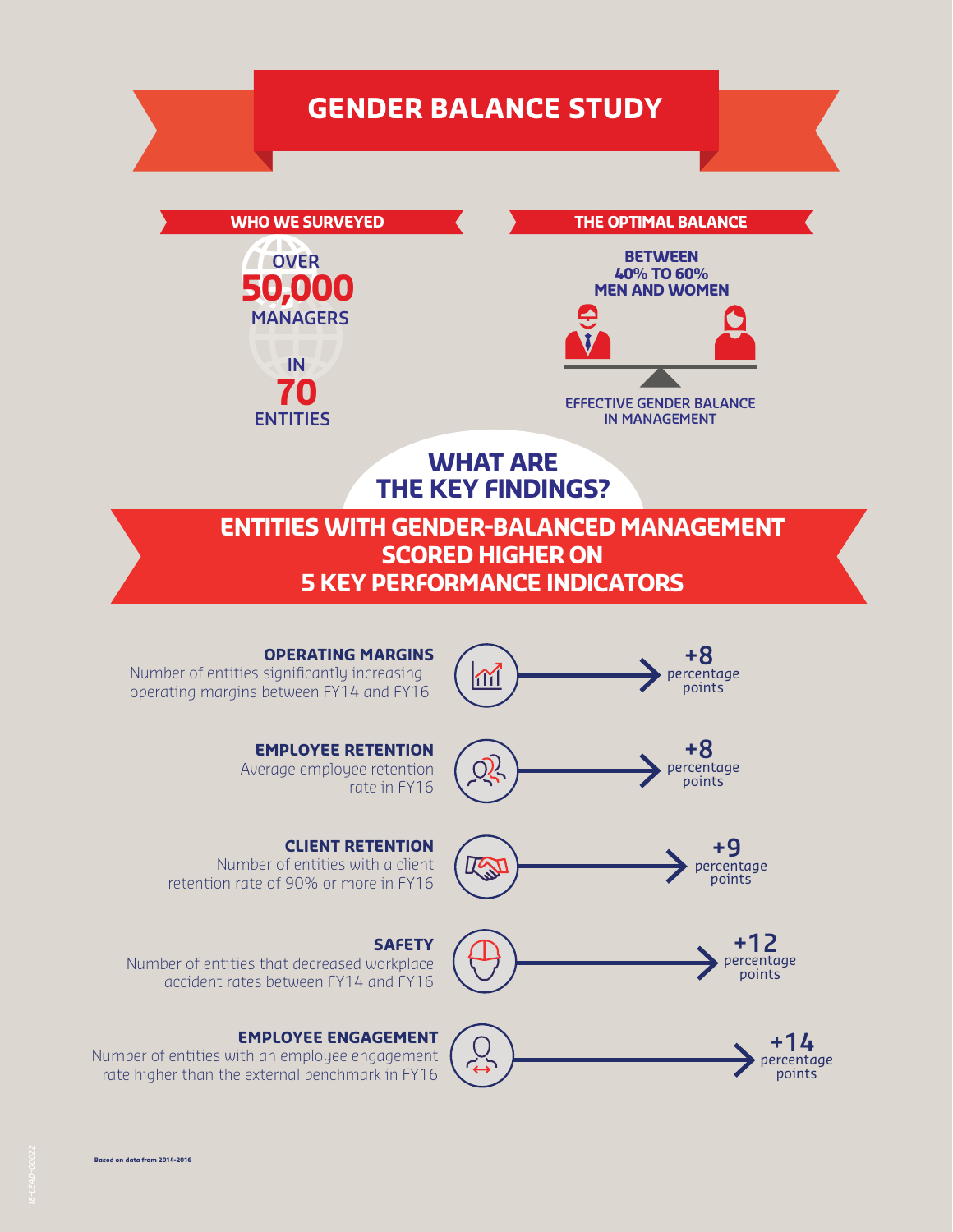# **SODEXO ON GENDER PARITY**

The results of Sodexo's five-year Gender Balance Study confirm that gender parity in leadership positions promotes the interests of stakeholders across all levels of an organization. Further, these results help justify an ongoing effort at Sodexo to promote equal access among men and women to leadership and growth opportunities. The company is a leader in gender parity at both its current levels of balanced leadership, and in its goals to improve.

Below are several key statistics from 2017 that illustrate Sodexo's commitment to gender balance in management and top leadership, and to ensuring growth opportunities for women.

#### **Sodexo's Commitment to Gender Balance: Key Statistics 2017**

| Representation of women on the Board of Directors                 | 50% |
|-------------------------------------------------------------------|-----|
| Representation of women on the Global Executive Committee         | 25% |
| Representation of women among senior leaders                      | 32% |
| Representation of women among middle management                   | 46% |
| Employees working within entities with gender-balanced management | 59% |

Despite notable progress, more work needs to be done. Accordingly, Sodexo's top leadership has put policies in place to help the company achieve optimal gender balance throughout management ranks and in leadership positions. For instance, Sodexo's CEO has committed to reach a global representation of 40% women in senior leadership by 2025, and he has made the teams accountable by linking 10% of annual incentives for the executive population to help target this benchmark. Additionally, Sodexo has a target that all employees work for gender-balanced management teams by 2025, up from today, where 59% of our employees work within entities with gender-balanced management.

**"We cannot build a better tomorrow without empowered, gender diverse teams.** Ensuring that we have created an environment that attracts, retains and develops women leaders is paramount to my role as CEO of North America and to those in leadership at Sodexo. It's great to recruit women into our company, but we must also offer a foundation that allows them to flourish and grow in their career while they are here. I take that responsibility very personally."

> - Lorna Donatone, Chief Executive Officer, Geographic Regions; Region Chair – North America; Member of Sodexo Global Executive Committee; SWIFt Executive Sponsor

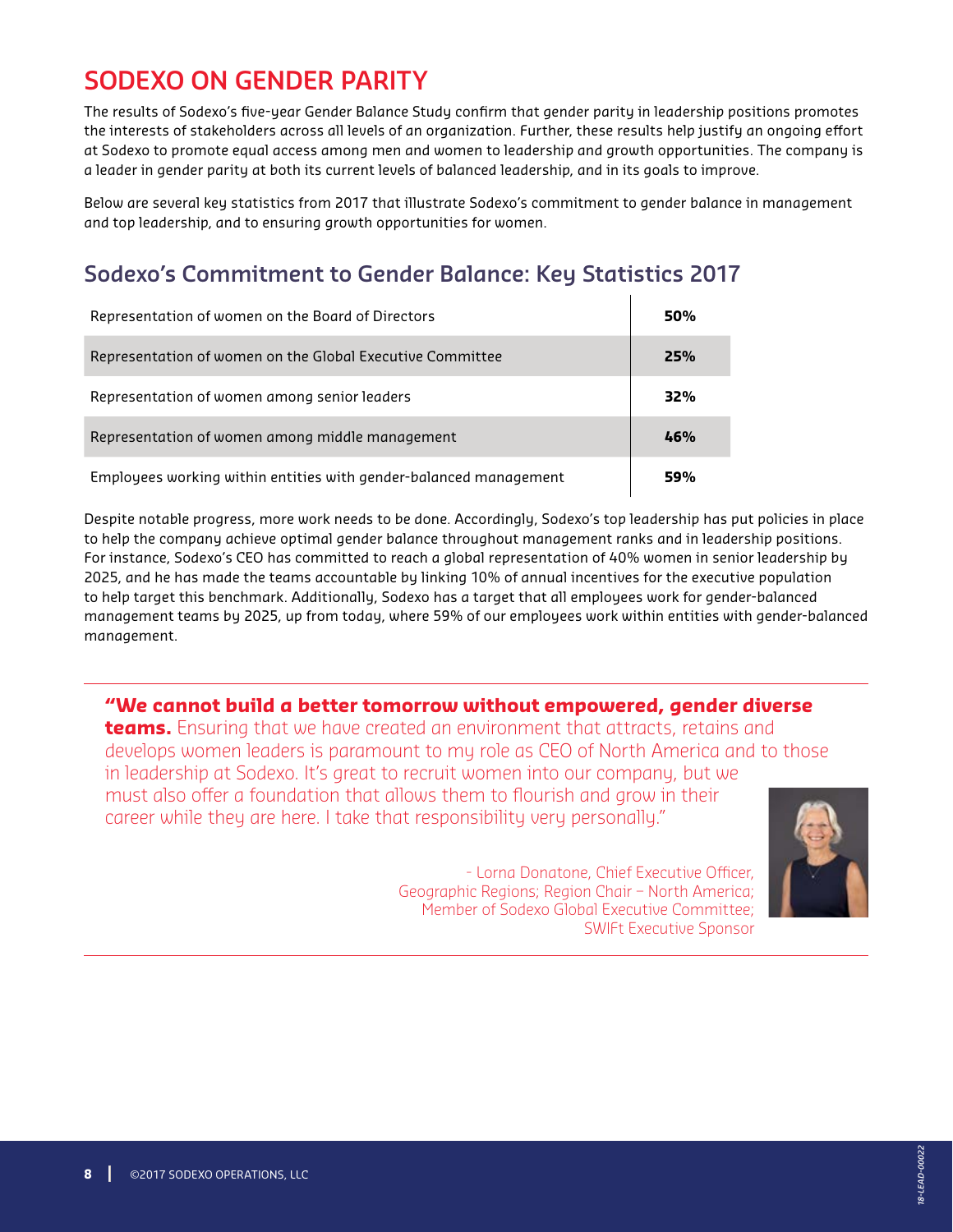## **NEXT STEPS**

Sodexo believes that its Gender Balance Study provides a compelling business case for pursuing parity in representation across genders in leadership positions. As such, it is our hope that these results will stimulate an even deeper commitment to gender balance throughout the company. We also hope that these results will serve as a powerful tool in appealing to regions in which diversity and inclusion are not as readily embraced, sometimes due to the cultural context.

More broadly, the distinctive nature of the study with its focus on gender balance across all strata of management and both financial and non-financial KPIs—provides important clarity to the overall picture on why, and how, companies should pursue gender balance in the workforce. Accordingly, we are disseminating these results both among our clients and among the wider business community.

Sodexo intends to continue this study as the company works toward its goals for gender parity in leadership. Our analysts will also expand our scope of research, including investigating how gender balance in leadership affects innovation and how we might share our balanced teams' best practices.

At its core, the Gender Balance Study aims to understand how our success is shaped by gender parity in leadership. These results confirm that Sodexo should continue to embrace its dedication to gender balance in leadership, and continue to set ambitious goals for diversity and inclusion within the company and beyond.

**"Men must take equal responsibility** in moving the needle and supporting the advancement of women in the workplace. We must equally step up to make sure there are more opportunities for women to be promoted and to foster inclusive, gender-balanced teams."

- Satya Menard, Chief Executive Officer, Service Operations Worldwide; Member of Sodexo Global Executive Committee SWIFt Executive Sponsor



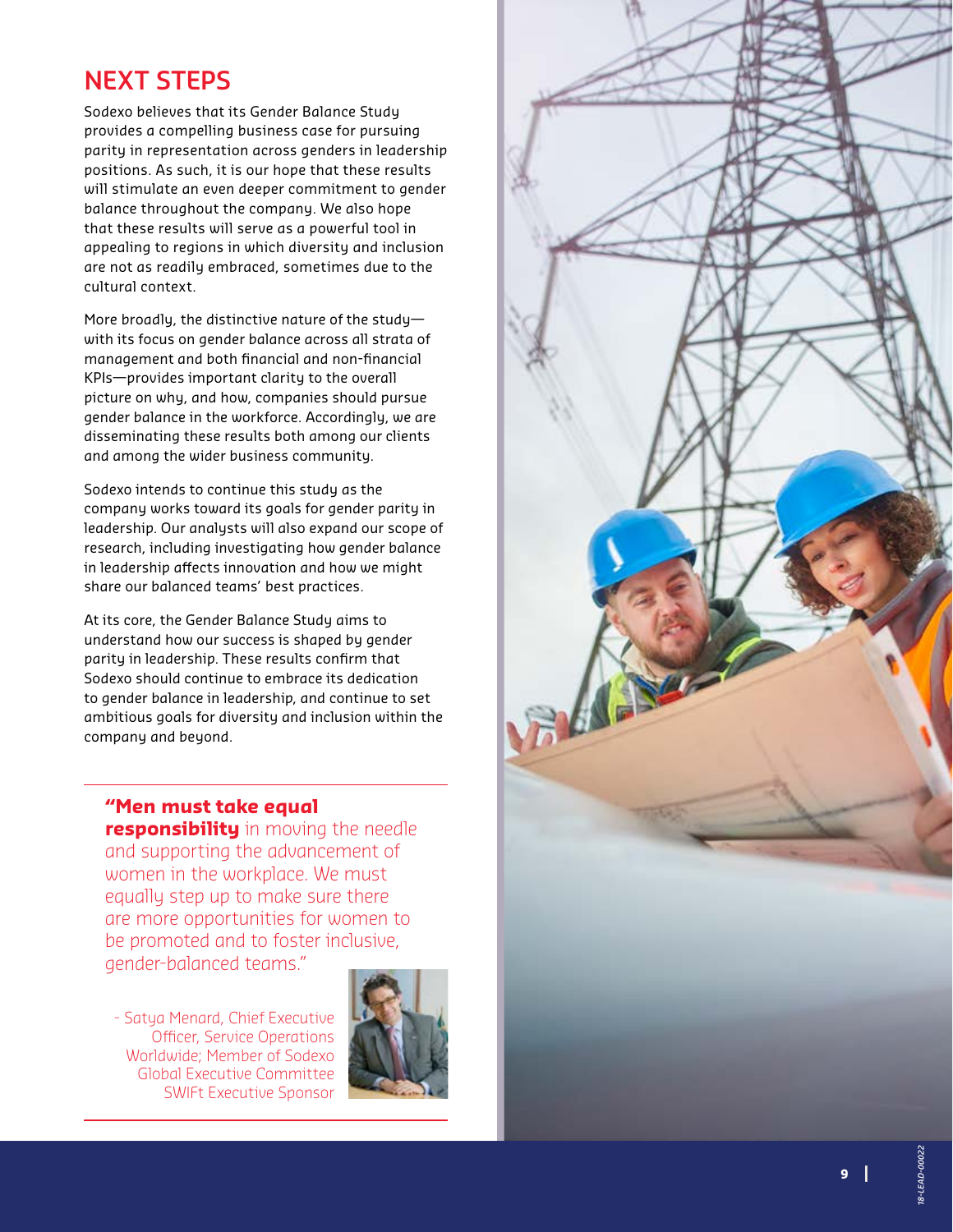## **REFERENCES**

- **1.** McKinsey. (2017). Women Matter: Time to accelerate. Ten years of insights into gender diversity. Retrieved from *https://www.mckinsey.com/global-themes/gender-equality/women-matter-ten-years-ofinsights-on-gender-diversity*
- **2.** Catalyst. (last updated November 22, 2017). Women CEOs of the S&P 500. Retrieved from *http://www. catalyst.org/knowledge/women-ceos-sp-500*
- **3.** McKinsey. (2017). Retrieved from *https://www.mckinsey.com/global-themes/gender-equality/fivefifty-the-front-lines-of-gender-inequality*
- **4.** Huang, G. (2017). Seeking women: 70+ companies that have set gender diversity targets. Retrieved from *https://www.forbes.com/sites/georgenehuang/2017/02/14/seeking-women-40-companiesthat-have-set-gender-diversity-targets/*
- **5.** McKinsey. (2013). Women Matter 2013. Gender diversity in management: Moving corporate culture, moving boundaries. Retrieved from *https://www.mckinsey.com/~/media/McKinsey/Global%20Themes/ Women%20matter/Addressing%20unconscious%20bias/WomenMatter%202013%20 Report%20(8).ashx*
- **6.** McKinsey. (2016). Women Matter 2016. Reinventing the workplace to unlock the potential of gender diversity. Retrieved from *http://amazonefund.com/wp-content/uploads/2017/03/Women-Matter-2016- Reinventing-the-workplace.pdf*
- **7.** Catalyst. (2014). Diversity Matters. Retrieved from *http://www.catalyst.org/knowledge/diversitymatters*
- **8.** Sodexo. (2016). Gender-balanced teams linked to better business performance: A Sodexo Study. Retrieved from *http://sodexoinsights.com/wp-content/uploads/2016/04/Sodexo-Study\_Gender-Balance-Trend.pdf*

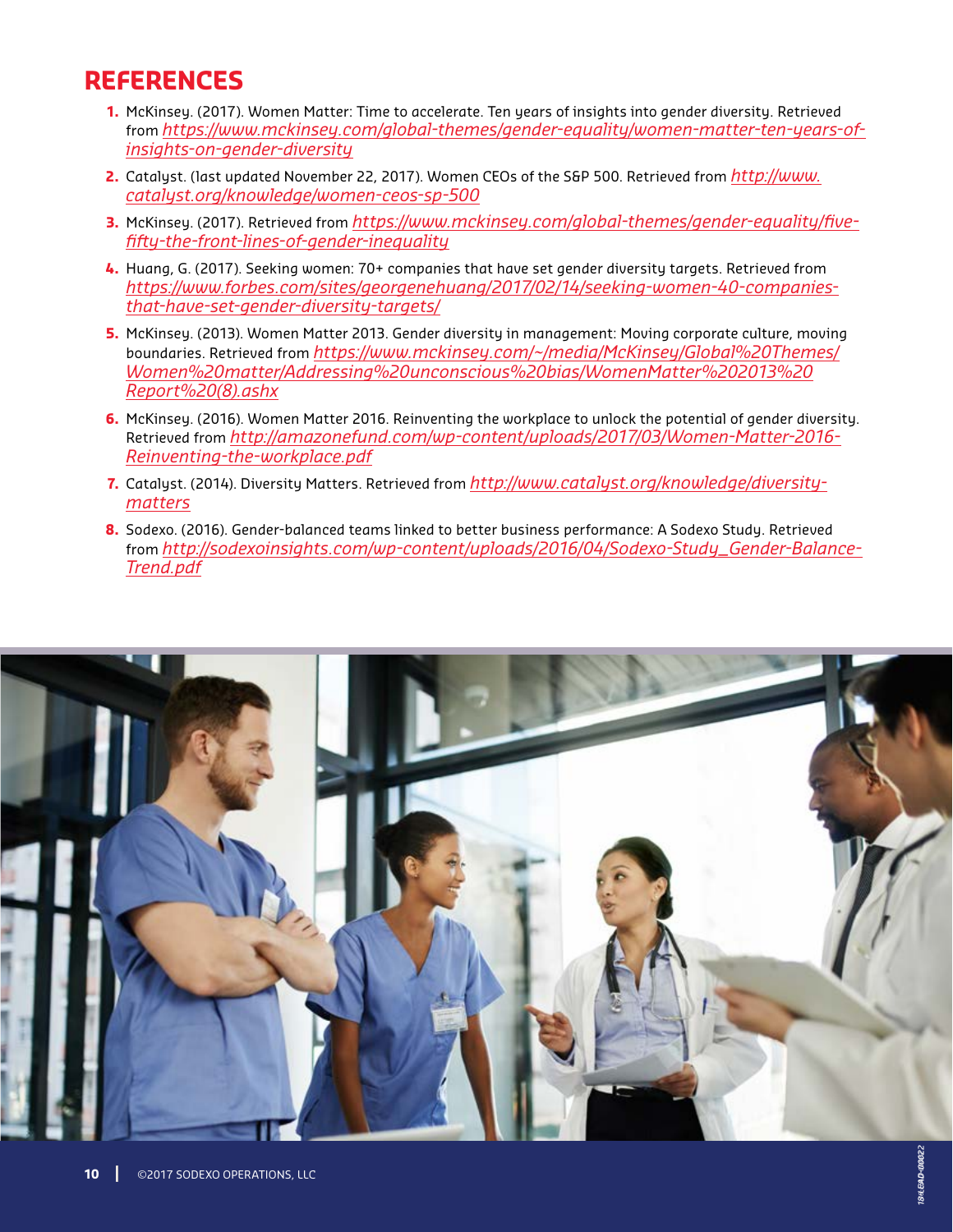*©2018 Sodexo Operations, LLC*

*This document contains proprietary and confidential information of Sodexo. It may not be disclosed to third parties without Sodexo's prior written consent.*

*18-LEAD-00022*